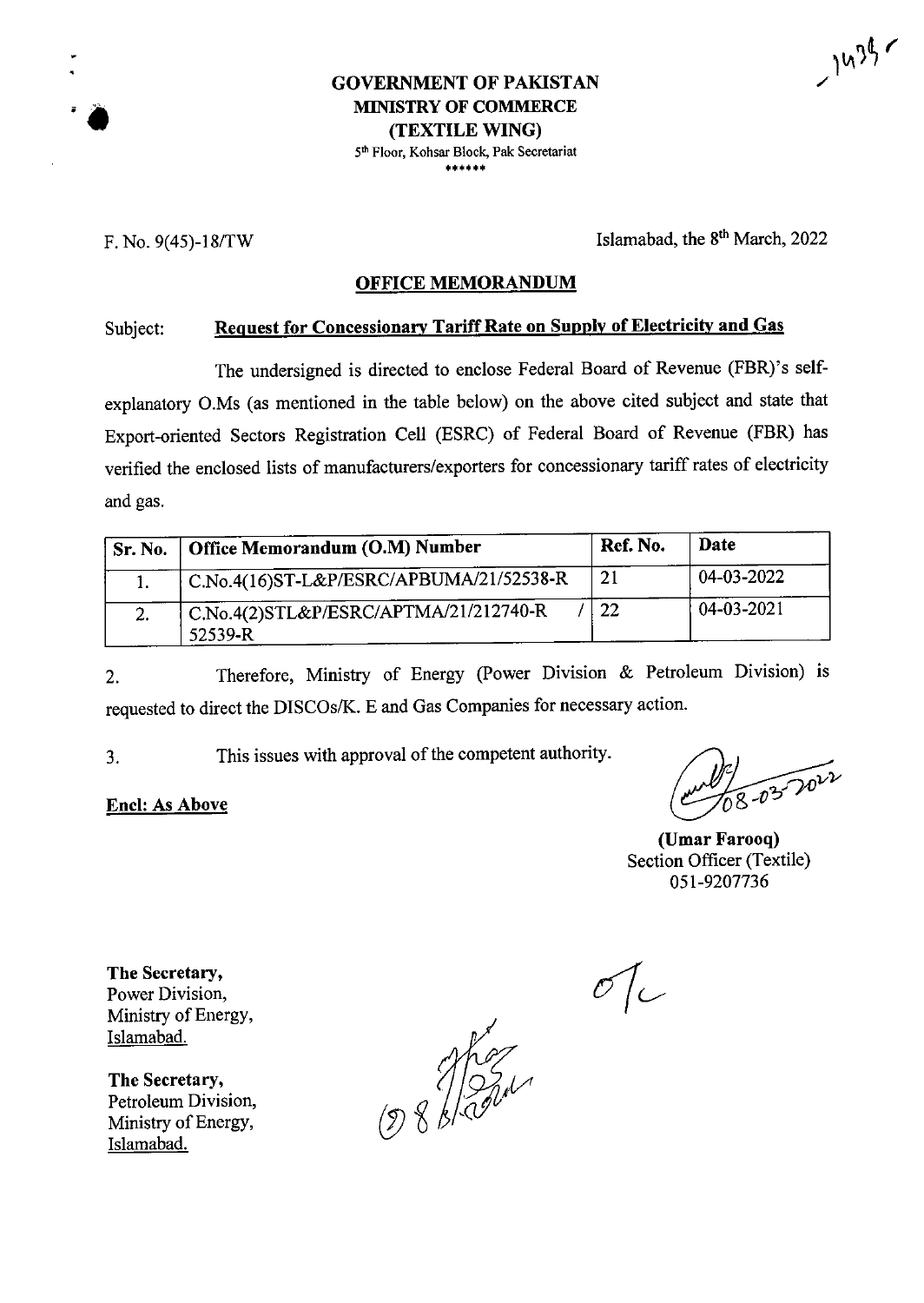| <b>Government of Pakistan</b>   |  |  |  |  |  |
|---------------------------------|--|--|--|--|--|
| <b>Revenue Division</b>         |  |  |  |  |  |
| <b>Federal Board of Revenue</b> |  |  |  |  |  |
| <b>Inland Revenue</b>           |  |  |  |  |  |
| *****                           |  |  |  |  |  |

 $(437)$ 

C. No. 4(16)ST-L&P/ESRC/APBUMA/21 2538-R

Islamabad, the 4<sup>th</sup> March, 2022

### **Office Memorandum** Ref: 21/2022

## Subject: Request for Concessionary Tariff Rate on Supply of Electricity and Gas

I am directed to refer to Ministry of Commerce O.M-letter No 9(4)-TID/12-RDA dated 31.08.2021 conveying decision of ECC of the Cabinet in case No.ECC-308/27/2021 dated 16.08.2021 for continuation of concessionary utility tariff to five export-oriented sectors for the FY 2021-22 and requested FBR for implementation by continuing registration of new entrants.

M/s All Pakistan Bedsheets & Upholstery Manufacturers Association (APBUMA) has 2. forwarded the case of the following taxpayer duly recommended for grant of concessionary tariff rate on supply of Electricity. The particulars of taxpayers were verified with the data available with FBR and as recommended by the APBUMA, the cases are forwarded for allowing concessionary rate-tariff through respective DISCO:

Consumer/A/C#

271312762720800

Electricity

Ref # for which concessionary tariff rate is required

**DISCO** 

**FESCO** 

Gas

Company

Consumer/

 $A/C$ #

(Khalid Mehmood) Second Secretary (ST L&P)

The Secretary Ministry of Commerce Government of Pakistan Islamabad

Cc:

 $(i)$ 

 $(ii)$ 

 $(iv)$ 

 $(v)$ 

S.

#

addibona.

Jairy 1 Jaicti

DG (Textile) Ministry of Commerce, Islamabad.

Chief (ST-Ops) FBR, Islamabad

**Business Name** 

 $-1$ - $M/s$  Best Textiles 4032719-1.

Chief Commissioner-IR, RTO Faisalabad.  $(iii)$ 

M/s All Pakistan Bedsheets & Upholstery Manufacturers Association (APBUMA) Master File.

 $\frac{10^{10}}{103}$